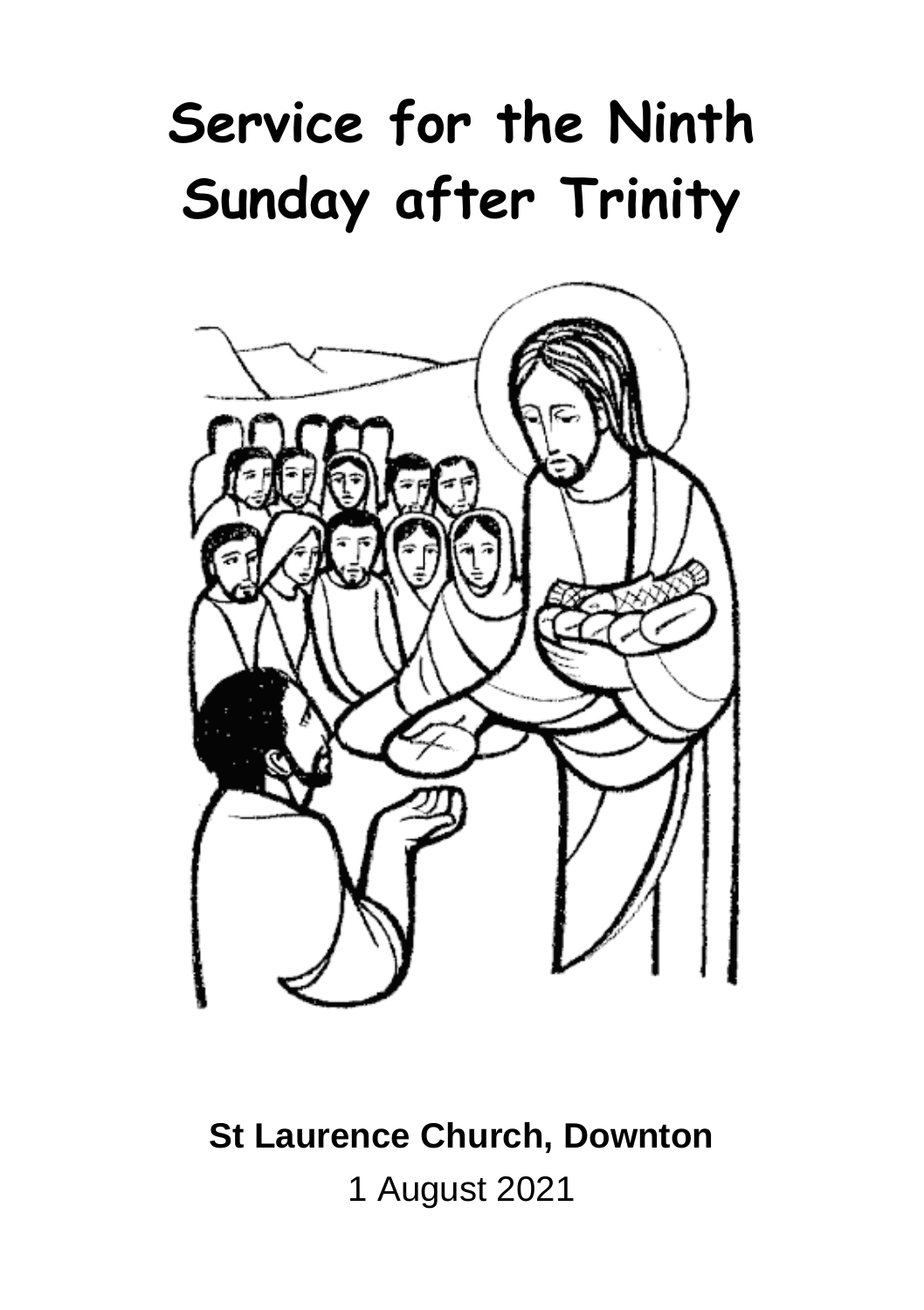## *Preparation*

### Call to Worship

I am the bread of life, says the Lord. **Whoever eats of this bread will live for ever!**

Whoever comes to me will never be hungry, **and whoever believes in me will never be thirsty.**

As we rejoice in the gift of this new day, so may the light of your presence, O God, set our hearts on fire with love for you; now and for ever. **Amen.**

*The Team Rector introduces the service*

### Hymn: Christ is the King! O friends rejoice *(St Martin's Voices)*

Christ is the King! O friends rejoice; brothers and sisters, with one voice tell all the world he is your choice. Alleluia, alleluia, alleluia!

O magnify the Lord, and raise anthems of joy and holy praise for Christ's brave saints of ancient days. Alleluia, alleluia, alleluia!

O Christian women, Christian men, all the world over, seek again the way disciples followed then. Alleluia, alleluia, alleluia!

Let love's unconquerable might your scattered companies unite in service to the Lord of light. Alleluia, alleluia, alleluia!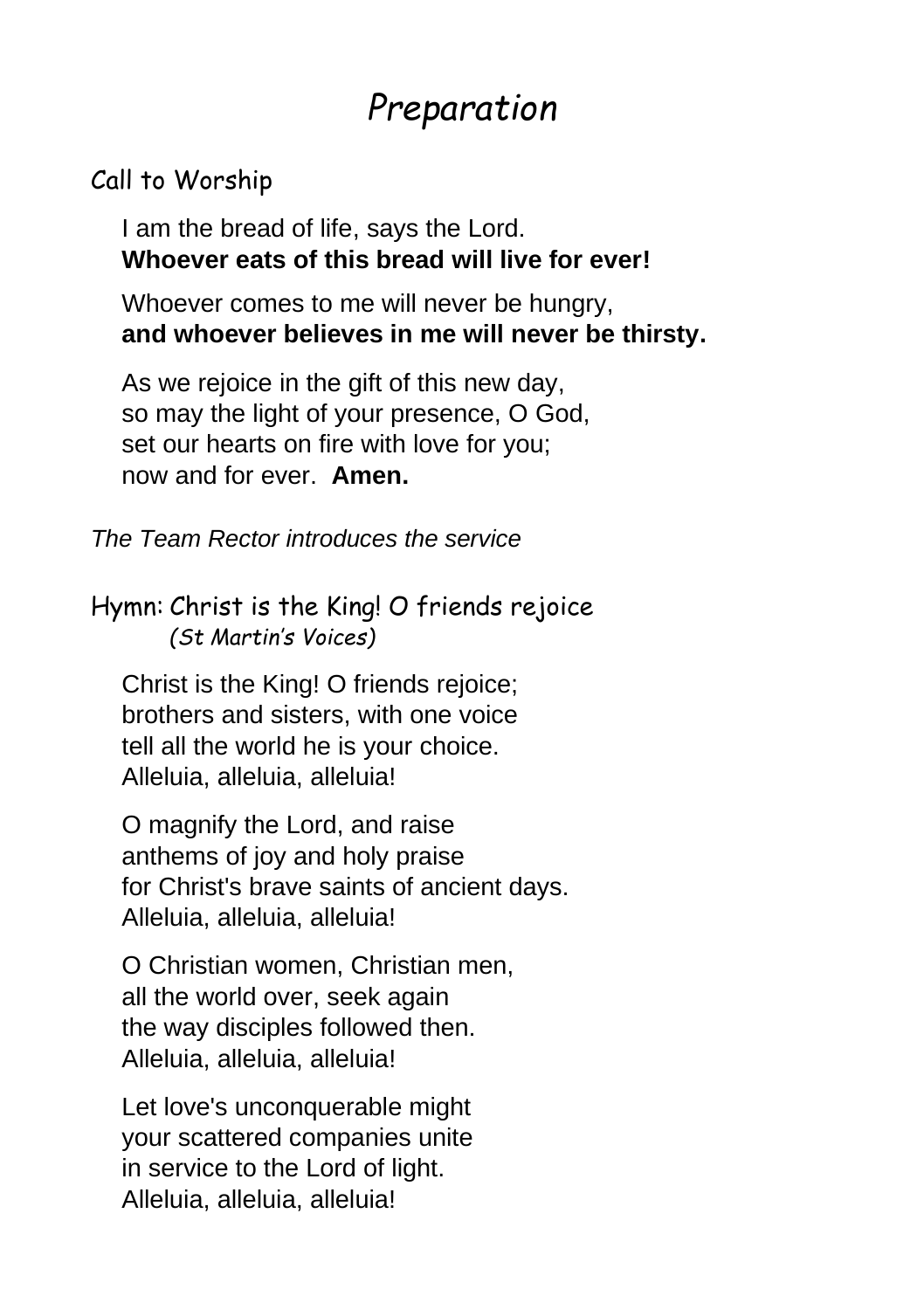So shall God's will on earth be done, new lamps be lit, new tasks begun, and the whole Church at last be one. Alleluia, alleluia, alleluia!

*George K A Bell (1883-1958)*

### Gathering:

Almighty God, your Son has opened for us a new and living way into your presence. Give us new hearts and constant wills to worship you in spirit and in truth; through Jesus Christ our Lord. **Amen.**

Lord, speak to us **that we may hear your word.**

Move among us **that we may behold your glory.**

Receive our prayers **that we may learn to trust you. Amen.**

### A Litany:

King of all the earth, Creator of the universe, Holy Triune God, From everlasting to everlasting, you are Lord. You are merciful and gracious, O Lord, slow to anger and abounding in steadfast love. **Bless the Lord, O my soul, and all that is within me, bless his holy name!** You forgive all our iniquities and heal all our diseases; **Bless the Lord, O my soul, and all that is within me, bless his holy name!**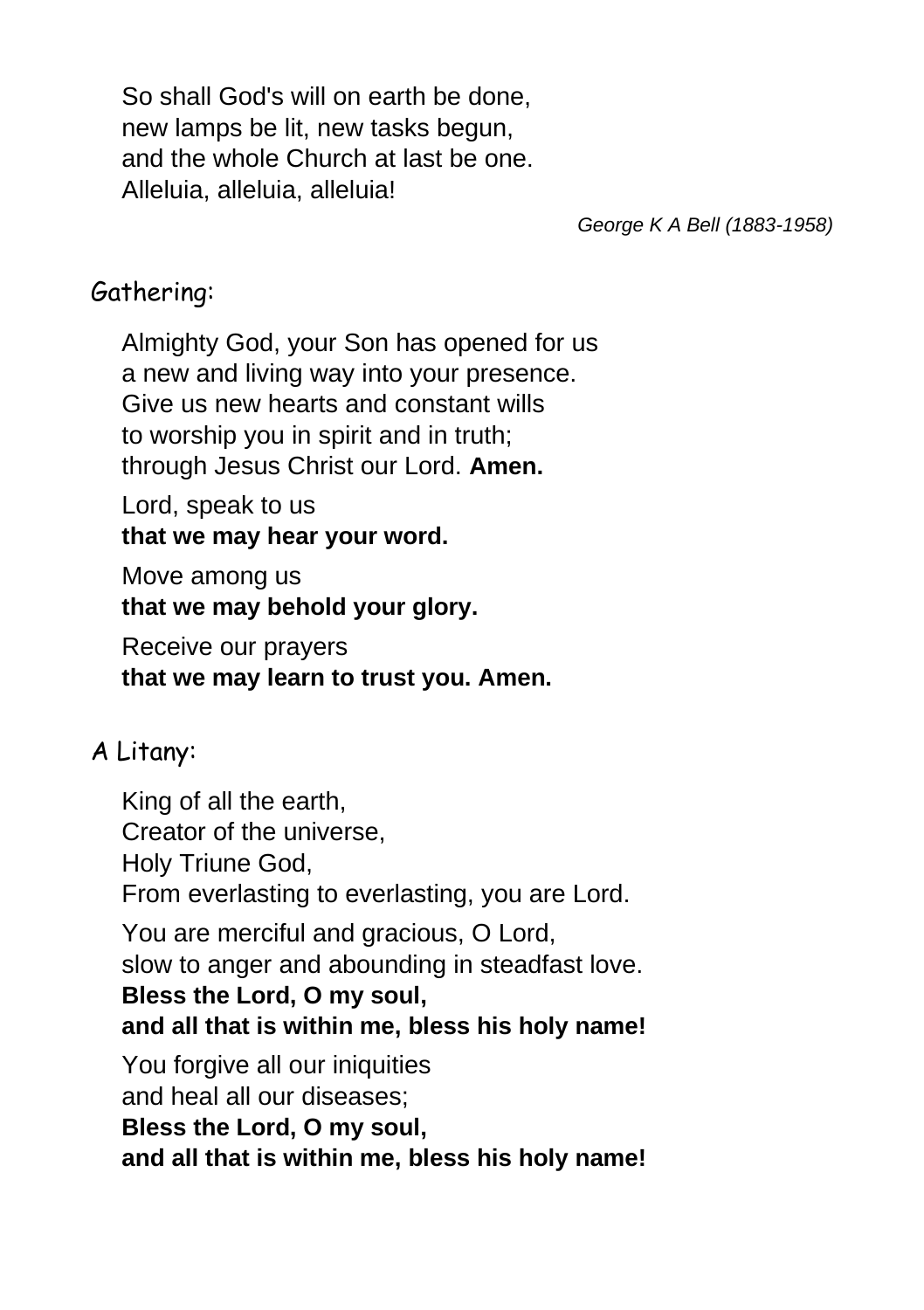You redeem our lives from the pit and crown us with steadfast love and mercy; **Bless the Lord, O my soul, and all that is within me, bless his holy name!** You satisfy us with good and renew our youth like the eagles; **Bless the Lord, O my soul, and all that is within me, bless his holy name!** This is our God, the Holy One. Come before him with thanksgiving and offer him the sacrifice of praise. **Amen.** *Oratio Contemplativa, based on Psalm 103*

#### Prayer:

Gracious Father, revive your Church in our day, and make her holy, strong and faithful, for your glory's sake in Jesus Christ our Lord. **Amen.**

# *The Liturgy of the Word*

### Readings:

Ephesians 4:1-16

John 6:24-35

*After each reading:*

This is the word of the Lord. **Thanks be to God.**

Reflection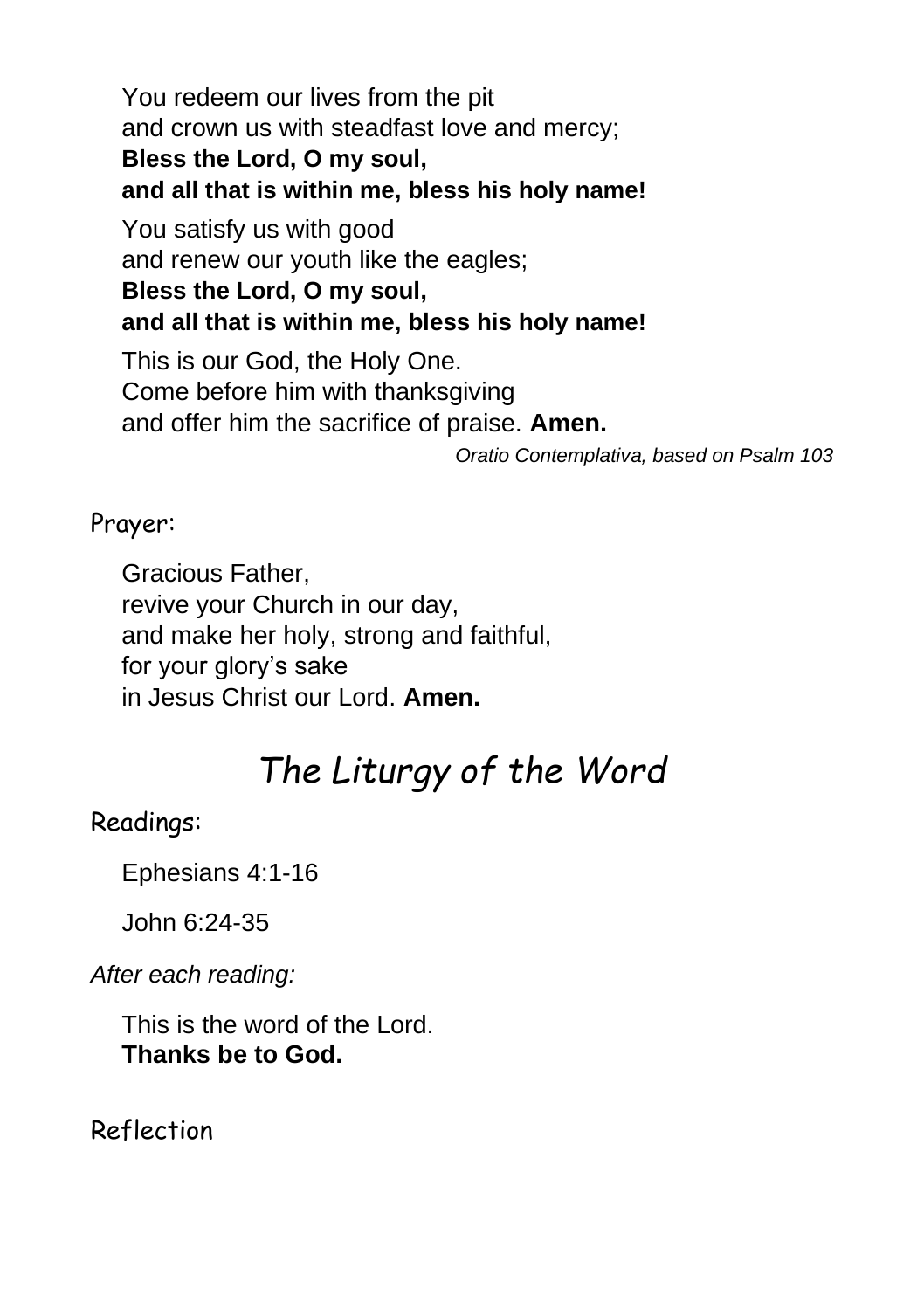Music: Ave verum corpus (Edward Elgar) *(St Martin's Voices)*

### *Prayers*

*We are led in a time of prayer*

*This response is used:*

Lord in your mercy,

#### **Hear our prayer.**

*The Lord's Prayer is said:*

Let us pray with confidence as our Saviour has taught us

**Our Father, who art in heaven, hallowed be thy name; thy kingdom come; thy will be done; on earth as it is in heaven. Give us this day our daily bread. And forgive us our trespasses, as we forgive those who trespass against us. And lead us not into temptation; but deliver us from evil. For thine is the kingdom, the power, and the glory for ever and ever. Amen.**

### *Conclusion*

### The Collect

Almighty God, who sent your Holy Spirit to be the life and light of your Church: open our hearts to the riches of your grace, that we may bring forth the fruit of the Spirit in love and joy and peace;